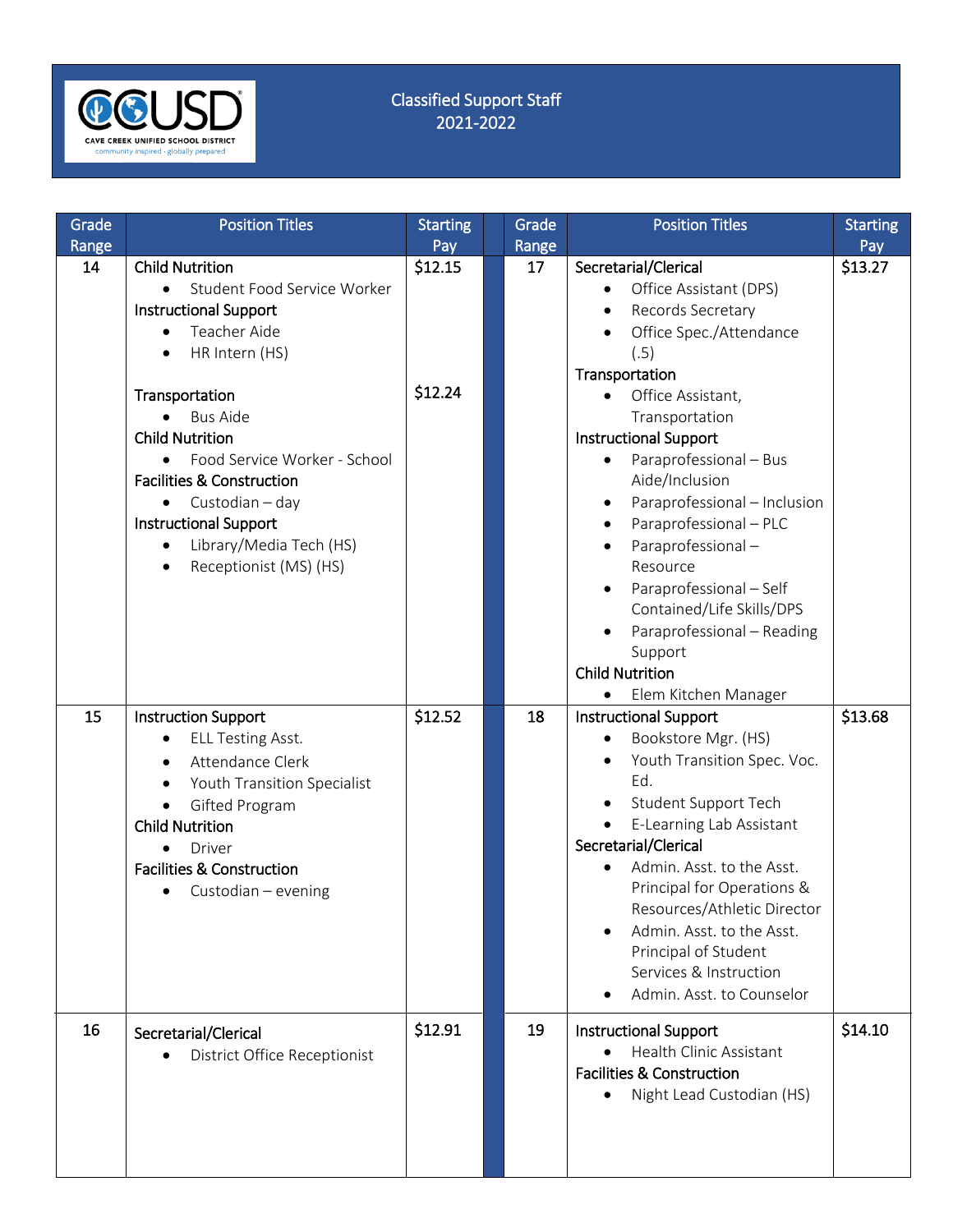

## Classified Support Staff Page 2 of 3<br>2021-2022 2021-2022

| Grade<br>Range | <b>Position Titles</b>                                                                                                                                                                                                                                                                                                                                                    | <b>Starting</b><br>Pay | Grade<br>Range | <b>Position Titles</b>                                                                                                                                                                         | <b>Starting</b><br>Pay |
|----------------|---------------------------------------------------------------------------------------------------------------------------------------------------------------------------------------------------------------------------------------------------------------------------------------------------------------------------------------------------------------------------|------------------------|----------------|------------------------------------------------------------------------------------------------------------------------------------------------------------------------------------------------|------------------------|
| 20             | <b>Instructional Support</b><br>Compliance Specialist<br>CTE Grant Asst.<br><b>Facilities &amp; Construction</b><br>Security<br>٠<br>Groundskeeper                                                                                                                                                                                                                        | \$14.50                | 25             | <b>Instructional Support</b><br>Registrar<br><b>Administrative Support</b><br>Payroll Specialist                                                                                               | \$16.82                |
| 21             | <b>Child Nutrition</b><br>MS Kitchen Manager<br>Transportation<br>Van Driver<br>$\bullet$                                                                                                                                                                                                                                                                                 | \$14.93                | 26             | <b>Facilities &amp; Construction</b><br>Admin. Asst. to Director of<br>Facilities & Construction<br>Transportation<br>Admin Asst. to<br>$\bullet$<br>Director/Router/Dispatcher<br>/Bus Driver | \$17.33                |
| 22             | Secretarial/Clerical<br>HR Specialist, Substitute<br>Services (.5)<br>Admin. Asst. to Principal<br>Transportation<br>Audio/Video Technician<br>Transportation                                                                                                                                                                                                             | \$15.37                | 27             | <b>Instructional Support</b><br>Program Assistant<br><b>Facilities &amp; Construction</b><br>HVAC Technician Engineer<br>Maintenance II                                                        | \$17.81                |
| 23             | <b>Facilities &amp; Construction</b><br>Lead Groundskeeper<br>$\bullet$<br>Plant Manager (ES, MS)<br>$\bullet$<br>Sub Plant Manager<br>$\bullet$<br>Transportation<br><b>Bus Driver</b><br>$\bullet$<br>Bus Driver/Instructor                                                                                                                                             | \$15.85                | 28             | <b>Administrative Support</b><br>Data Specialist<br>$\bullet$<br>Technology<br>Student Information System<br>Analyst<br>Data Integrity Spec. (SIS)                                             | \$18.37                |
| 24             | <b>Administrative Support</b><br>Accounts Payable Specialist II<br><b>Student Activity Specialist</b><br>$\bullet$<br><b>Facilities &amp; Construction</b><br>Plant Manager (HS)<br><b>Child Nutrition</b><br>Admin Asst. to Direct of CN<br>$\bullet$<br>Base Kitchen Coordinator<br>HS Kitchen Manager<br>$\bullet$<br>Transportation<br><b>Distribution Specialist</b> | \$16.32                | 29             | Transportation<br>Mechanic II                                                                                                                                                                  | \$18.91                |